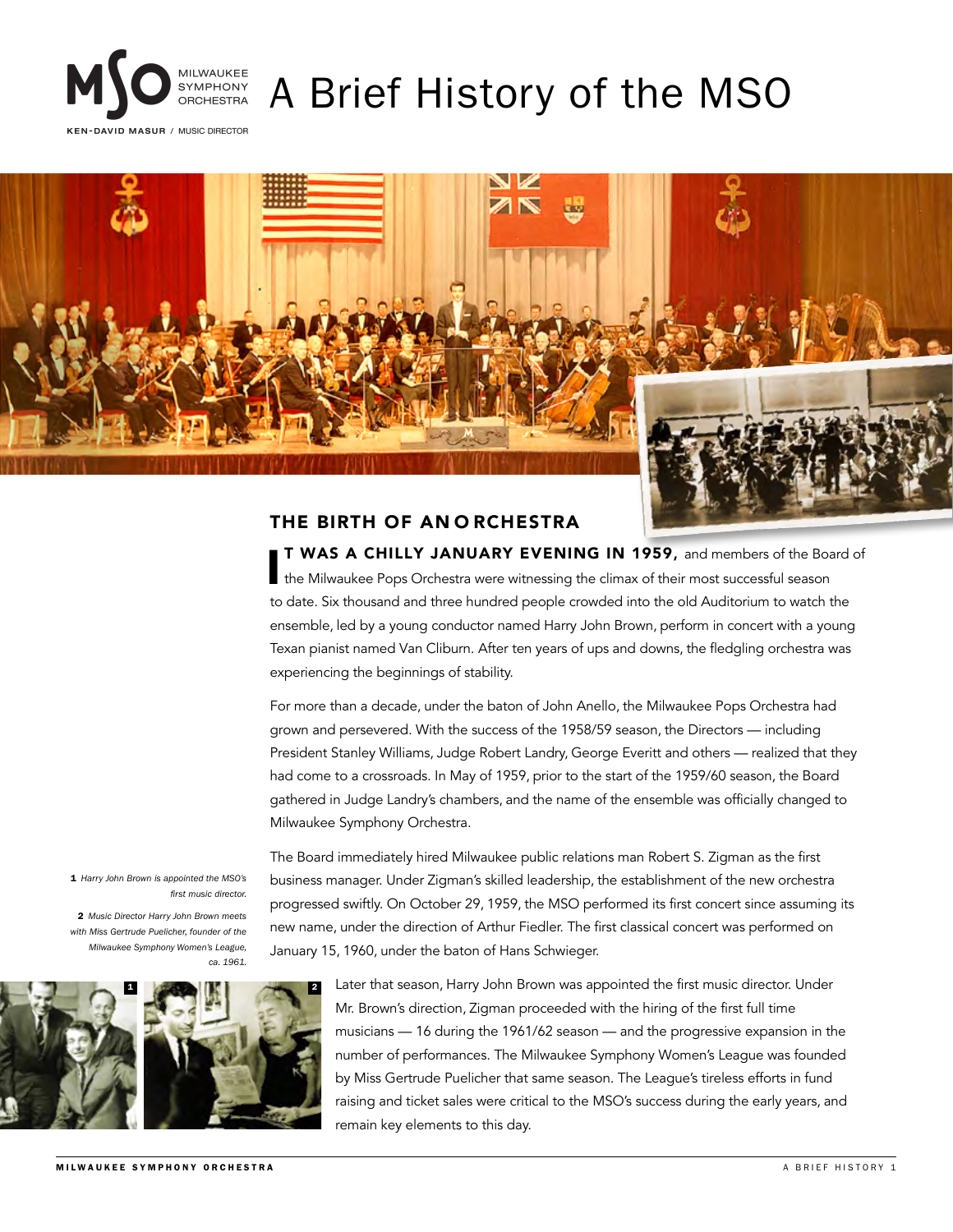





3 *Gene Gilmartin, Michael J. Schmitz, Orren J. Bradley, William D. Van Dyke, III, and Charles Krause at Carnegie Hall, October 1989.*

4 *Charismatic Music Director Kenneth Schermerhorn conducts the orchestra in Uihlein Hall; Edward Mumm, concertmaster.*

5 *Music Director Lukas Foss interviews composer Aaron Copland on stage at the MSO's Aaron Copland Festival.*



#### ON TO CARNEGIE HALL AND E UROPE

KENNETH SCHERMERHORN succeeded Harry John Brown in 1968 as music director. During his tenure (1968 –1980), Schermerhorn collaborated with Margaret Hawkins on the formation of the Milwaukee Symphony Chorus, initiated state touring, and inaugurated the youth and high school concert series. He took the MSO to Carnegie Hall for the first time a performance that led The New Yorker to proclaim the young ensemble "as beautifully trained and subtly coordinated as the finest in the land."

At the beginning of the 1981/82 season, the music director's baton was turned over to Lukas Foss. A noted conductor, composer, and pianist, Foss broadened the MSO's repertoire to include a greater emphasis on contemporary and American music and the lesser known works of traditional composers. The Foss era included festivals celebrating the music of Leonard Bernstein and Aaron Copland (both attended by the composers), as well as the recording of two albums on the ProArte label.

In 1986 the MSO, led by Lukas Foss, embarked on its first European tour, performing in England, Holland, West Germany, and Austria. The London Financial Times declared the orchestra "worthy of international status." Hamburg's Die Welt called the MSO musicians "highly commendable musical ambassadors of the Midwest."

# THE MACAL ERA

ZDENEK MACAL became the fourth music director in September 1986. Under his baton the orchestra refined its skills and enhanced its reputation. In 1987 the MSO returned to Carnegie Hall for the first time under Macal's baton. The New York Times called it a "shiny young example of America's virtuoso orchestra tradition."

Zdenek Macal took the MSO on tour throughout the eastern United States in 1989 and on a major tour of Japan in 1992. In 1989 the Milwaukee Symphony returned to the recording studio under a new Milwaukee-based label, Koss Classics, founded by MSO Board member Michael

J. Koss as a subsidiary of the Koss Corporation. Among the most notable results was a set of CDs featuring the symphonies and tone poems of Antonin Dvořák.

In 1990, The Arts in Community Education (ACE) program was formed and has since grown into the largest and most comprehensive education program of any American orchestra.

Zdenek Macal relinquished his post as music director at the conclusion of the 1994-1995 concert season. Stanislaw Skrowaczewski, former music director of the Minnesota Orchestra, was appointed artistic advisor for the 1995/96



and 1996/97 seasons. Doc Severinsen accepted the post of Principal Pops Conductor beginning in 1994, leading the Pops series to new levels of variety and excitement.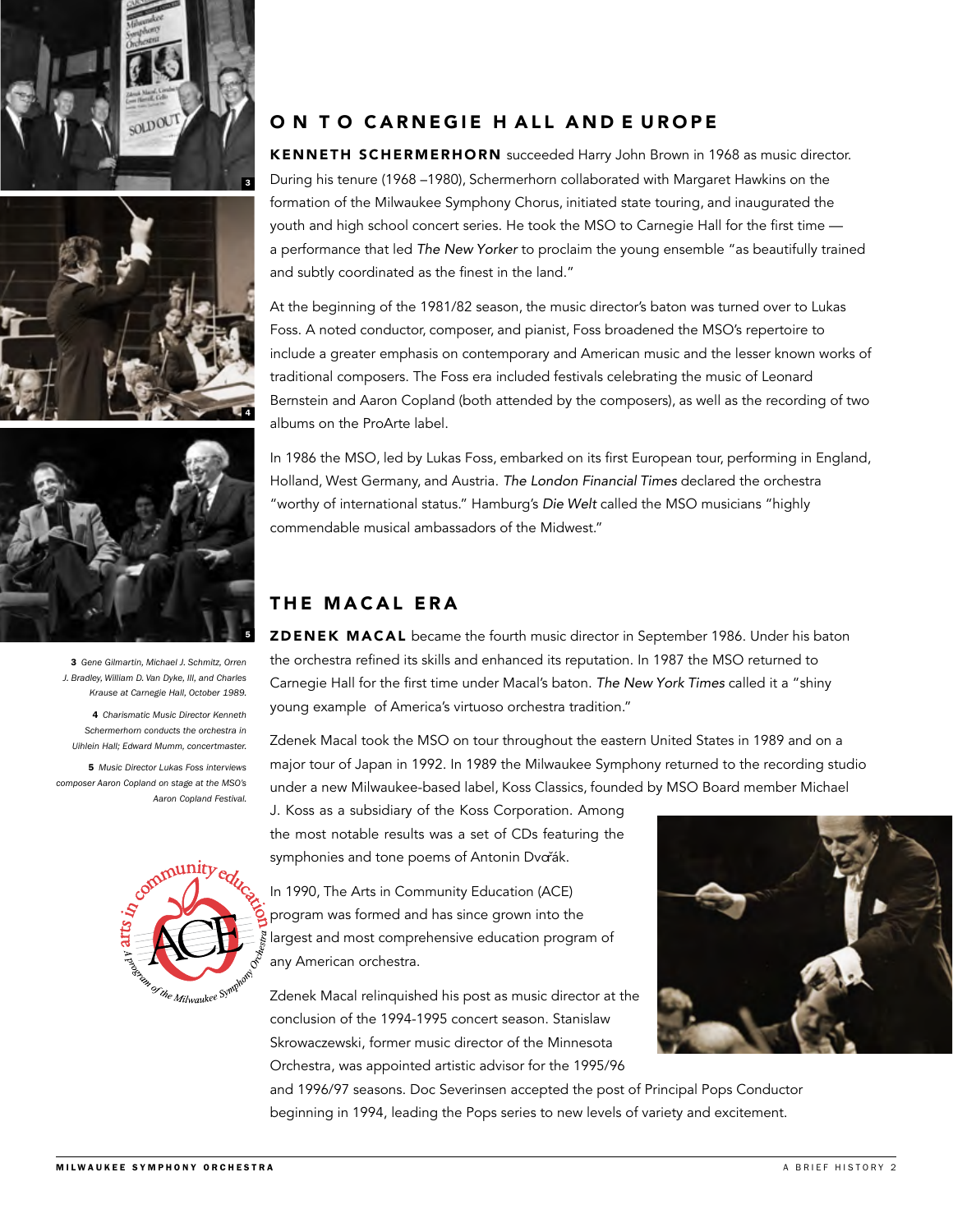

6 *Public Relations Director Andy Buelow welcomes Maestro Andreas Delfs to Milwaukee.*

7 *The MSO on stage in Cuba in 1999 the first major orchestra to visit the country in nearly 40 years.*



#### A NEW GENERATION

ANDREAS DELFS was appointed the fifth music director of the MSO beginning in September 1997. Under his dynamic leadership, the MSO continued to expand musically on its strong artistic foundations and to build new bridges into the community.

In 1999, the MSO embarked on the Cuba Millennium Tour, the first by a major orchestra in nearly 40 years. International media attention brought the MSO into the spotlight for its efforts that brought classical music to the country and showed a gesture of improved U.S. relations with Cuba.

Under Delfs' baton, the MSO became widely known as a purveyor of new music with annual performances of world premiere pieces and commissioned works. Among the works were Philip Glass' The Hours Suite in 2002, Gil Shohot's Songs of the Bathsheba in 2005, Roberto Sierra's La Salsa in 2006, and Lowell Liebermann's Piano Concerto No. 3 in 2006. Delfs also attracted tremendous talent to Milwaukee with Yo-Yo Ma, Itzhak Perlman, Ute Lemper, and Renee Fleming.



A string of recording 'firsts' for the MSO occurred between 2004 and 2007, beginning with the release of the first modern recording in English of Humperdinck's Hansel and Gretel on the Avie label. In 2005, under the MSO Classics label, the MSO became the first American orchestra to distribute its own live recordings through online stores including iTunes. Soon after, the MSO launched an online music store at www.mso.org where the first live orchestral binaural recording was released, the Saint-Saens Organ Symphony.

Late in 2006, Andreas Delfs announced his intentions to step down after the MSO's 50th anniversary season in 2009. Also in 2006, Principal Pops Conductor Doc Severinsen announced that the 2006/07 season would be his last. He assumed the title of pops conductor emeritus at the end of that season.

In November of 2007, legendary entertainer Marvin Hamlisch became the MSO's new Stein Family Foundation Principal Pops Conductor, continuing the pursuit of artistic and entertainment excellence in the Pops series.

Following his triumphant final concert in June of 2009 — Mahler's dramatic Symphony No. 8 Symphony of a Thousand — Andreas Delfs assumed his new role as the MSO's conductor laureate.